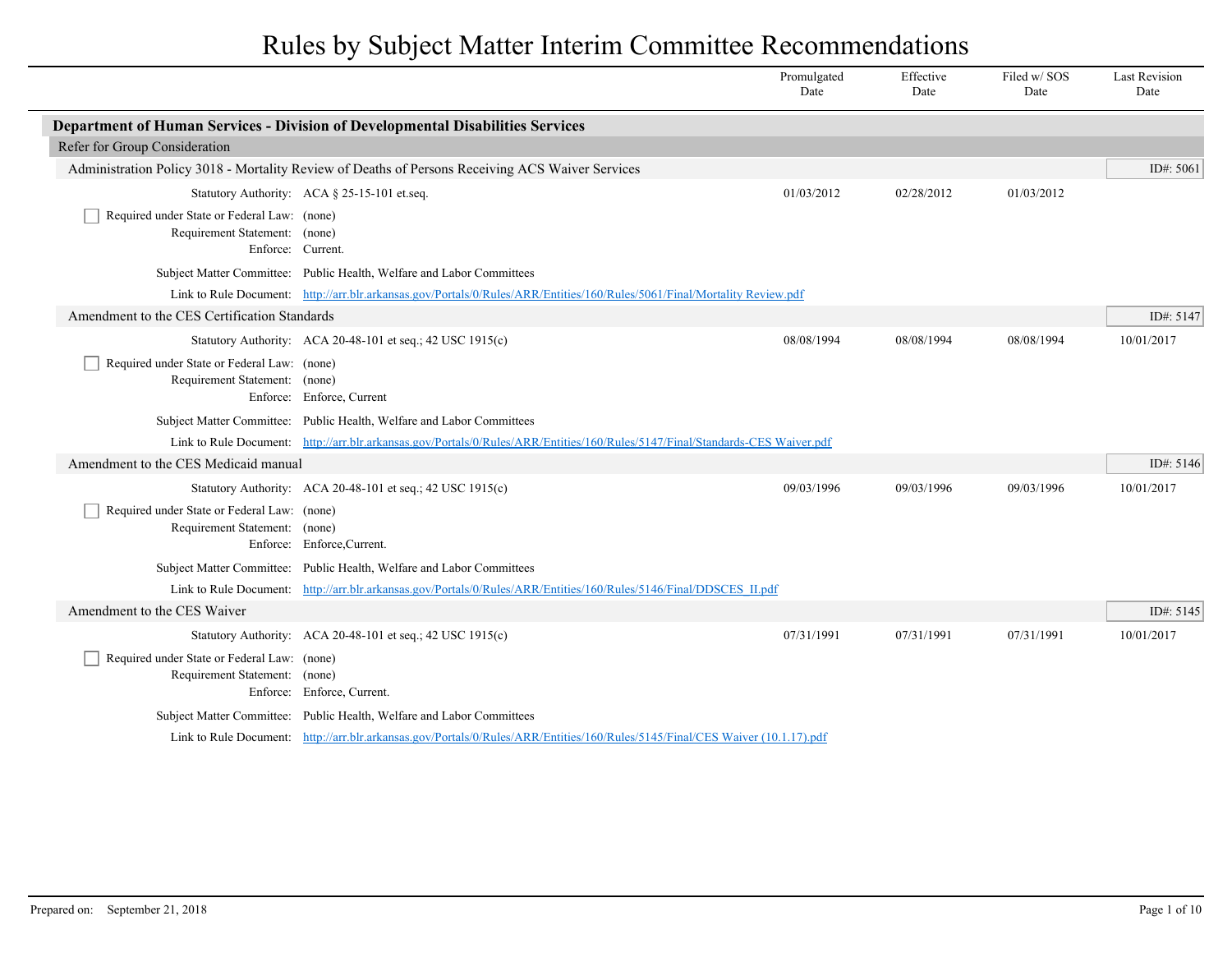|                                                                                 |                                                                                                                                                         | Promulgated<br>Date | Effective<br>Date | Filed w/SOS<br>Date | <b>Last Revision</b><br>Date |
|---------------------------------------------------------------------------------|---------------------------------------------------------------------------------------------------------------------------------------------------------|---------------------|-------------------|---------------------|------------------------------|
| AR Crippled Children's Services- State Plan                                     |                                                                                                                                                         |                     |                   |                     | ID#: $10582$                 |
|                                                                                 | Statutory Authority: AR Law 280 of 1939, Title V                                                                                                        | 04/21/1981          | 05/11/1981        | 04/21/1981          | 06/11/1985                   |
| $ \mathbf{v} $ Required under State or Federal Law: AR Law 280 of 1939, Title V | Requirement Statement: Sets out guidelines for MCH block grant<br>Enforce: Current                                                                      |                     |                   |                     |                              |
|                                                                                 | Subject Matter Committee: Public Health, Welfare and Labor Committees                                                                                   |                     |                   |                     |                              |
|                                                                                 | Link to Rule Document: http://arr.blr.arkansas.gov/Portals/0/Rules/ARR/Entities/160/Rules/10582/Final/AR Crippled Children's Services- State Plan.pdf   |                     |                   |                     |                              |
| Arkansas Medicaid Autism Waiver Manual                                          |                                                                                                                                                         |                     |                   |                     | ID#: $5132$                  |
|                                                                                 | Statutory Authority: ACA 20-77-124; 42 USC 1915(c)                                                                                                      | 08/22/2012          | 10/01/2012        | 08/22/2012          | 12/07/2017                   |
| $ \mathbf{v} $ Required under State or Federal Law: ACA 20-77-124               | Requirement Statement: Requires DHS to seek Waiver for Autism<br>Enforce: Current                                                                       |                     |                   |                     |                              |
|                                                                                 | Subject Matter Committee: Public Health, Welfare and Labor Committees                                                                                   |                     |                   |                     |                              |
|                                                                                 | Link to Rule Document: http://arr.blr.arkansas.gov/Portals/0/Rules/ARR/Entities/160/Rules/5132/Final/AUTISM II.pdf                                      |                     |                   |                     |                              |
|                                                                                 | Arkansas Medicaid Program, child health management services provider manual                                                                             |                     |                   |                     | ID#: $5127$                  |
|                                                                                 | Statutory Authority: ACA 20-48-201 et seq.                                                                                                              | 09/08/2003          | 10/01/2003        | 09/08/2003          | 10/01/2017                   |
| Required under State or Federal Law: (none)<br>Requirement Statement: (none)    | Enforce: Current                                                                                                                                        |                     |                   |                     |                              |
|                                                                                 | Subject Matter Committee: Public Health, Welfare and Labor Committees                                                                                   |                     |                   |                     |                              |
|                                                                                 | Link to Rule Document: http://arr.blr.arkansas.gov/Portals/0/Rules/ARR/Entities/160/Rules/5127/Final/CHMS II.pdf                                        |                     |                   |                     |                              |
|                                                                                 | Arkansas Medicaid program, developmental day treatment clinic services provider manual                                                                  |                     |                   |                     | ID#: $5126$                  |
|                                                                                 | Statutory Authority: ACA 20-48-201 et seq.                                                                                                              | 09/08/2003          | 10/01/2003        | 09/08/2003          | 10/01/2017                   |
| Required under State or Federal Law: (none)<br>Requirement Statement: (none)    | Enforce: Current.                                                                                                                                       |                     |                   |                     |                              |
|                                                                                 | Subject Matter Committee: Public Health, Welfare and Labor Committees                                                                                   |                     |                   |                     |                              |
|                                                                                 | Link to Rule Document: http://arr.blr.arkansas.gov/Portals/0/Rules/ARR/Entities/160/Rules/5126/Final/DDTCS II.pdf                                       |                     |                   |                     |                              |
|                                                                                 | Arkansas Medicaid program, developmental rehabilitation services provider manual (EI)                                                                   |                     |                   |                     | ID#: 5121                    |
| Statutory Authority: ACA 25-15-204                                              |                                                                                                                                                         | 09/08/2003          | 10/01/2003        | 09/08/2003          | 11/01/2017                   |
| Required under State or Federal Law: (none)<br>Requirement Statement: (none)    | Enforce: Current                                                                                                                                        |                     |                   |                     |                              |
|                                                                                 | Subject Matter Committee: Public Health, Welfare and Labor Committees                                                                                   |                     |                   |                     |                              |
|                                                                                 | Link to Rule Document: http://arr.blr.arkansas.gov/Portals/0/Rules/ARR/Entities/160/Rules/5121/Final/Ark Medicaid program rehab svc provider manual.pdf |                     |                   |                     |                              |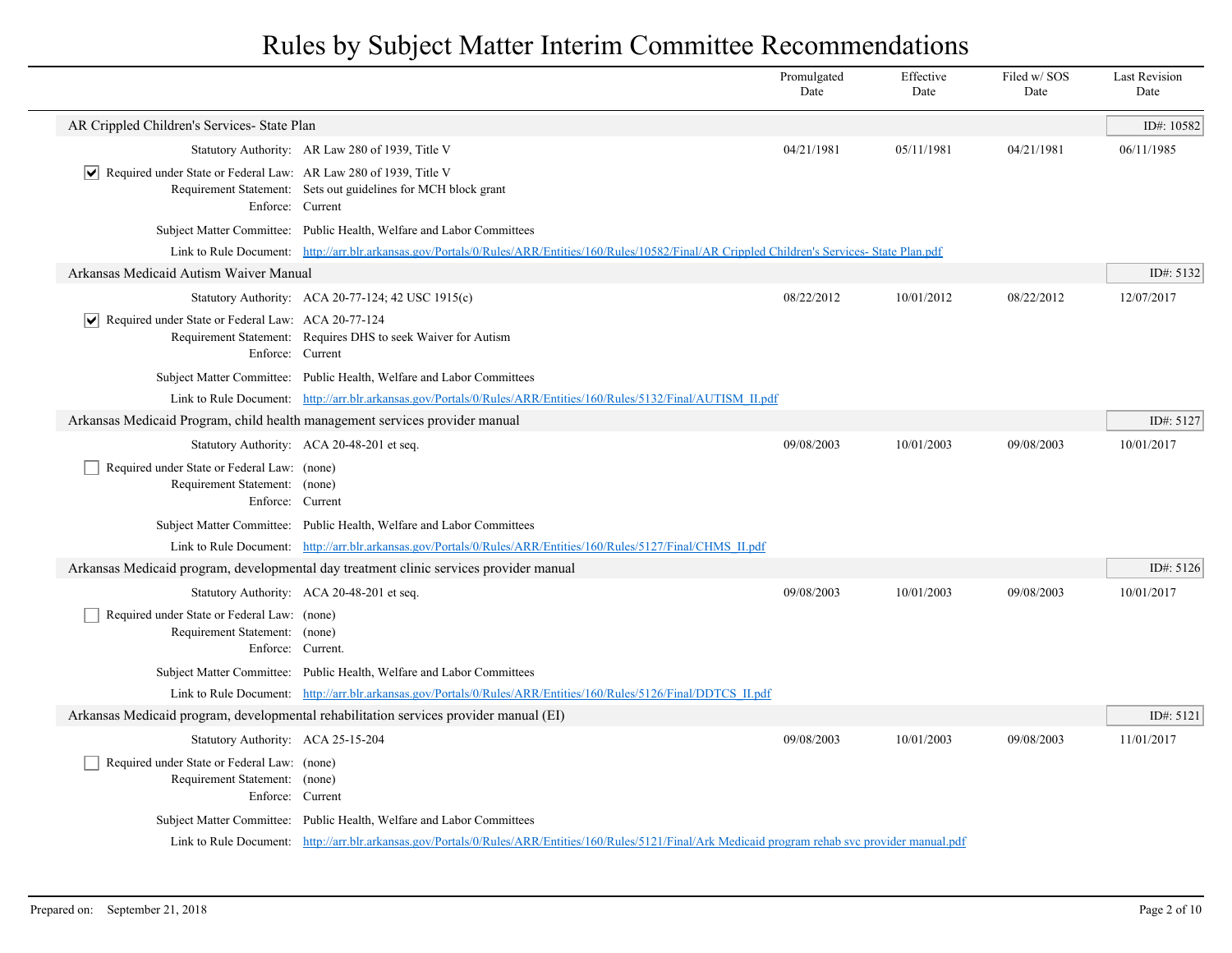|                                                                                                  |                                                                                                                             | Promulgated<br>Date | Effective<br>Date | Filed w/SOS<br>Date | <b>Last Revision</b><br>Date |
|--------------------------------------------------------------------------------------------------|-----------------------------------------------------------------------------------------------------------------------------|---------------------|-------------------|---------------------|------------------------------|
|                                                                                                  | Arkansas Medicaid Program, occupational, physical, speech therapy services provider manual                                  |                     |                   |                     | ID#: 5125                    |
| Statutory Authority: ACA 20-77-107                                                               |                                                                                                                             | 09/08/2003          | 06/01/2003        | 09/08/2003          | 07/01/2017                   |
| Required under State or Federal Law: (none)<br>Requirement Statement: (none)<br>Enforce: Current |                                                                                                                             |                     |                   |                     |                              |
|                                                                                                  | Subject Matter Committee: Public Health, Welfare and Labor Committees                                                       |                     |                   |                     |                              |
|                                                                                                  | Link to Rule Document: http://arr.blr.arkansas.gov/Portals/0/Rules/ARR/Entities/160/Rules/5125/Final/THERAPY II.pdf         |                     |                   |                     |                              |
| Children's Services Targeted Case Management Provider Manual                                     |                                                                                                                             |                     |                   |                     | ID#: 10092                   |
| Statutory Authority: ACA 20-77-107                                                               |                                                                                                                             | 07/01/2005          | 07/01/2005        | 06/06/2005          | 11/01/2017                   |
| Required under State or Federal Law: (none)<br>Requirement Statement: (none)<br>Enforce: Current |                                                                                                                             |                     |                   |                     |                              |
|                                                                                                  | Subject Matter Committee: Public Health, Welfare and Labor Committees                                                       |                     |                   |                     |                              |
|                                                                                                  | Link to Rule Document: http://arr.blr.arkansas.gov/Portals/0/Rules/ARR/Entities/160/Rules/10092/Final/CSTCM II.pdf          |                     |                   |                     |                              |
| <b>CHMS State Plan Amendment</b>                                                                 |                                                                                                                             |                     |                   |                     | ID#: 10095                   |
| Statutory Authority: ACA 20-77-107                                                               |                                                                                                                             | 10/01/2017          | 10/01/2017        | 09/20/2017          |                              |
| Required under State or Federal Law: (none)<br>Requirement Statement: (none)                     | Enforce: Current.                                                                                                           |                     |                   |                     |                              |
|                                                                                                  | Subject Matter Committee: Public Health, Welfare and Labor Committees                                                       |                     |                   |                     |                              |
|                                                                                                  | Link to Rule Document: http://arr.blr.arkansas.gov/Portals/0/Rules/ARR/Entities/160/Rules/10095/Final/SPA 2017-011.pdf      |                     |                   |                     |                              |
| <b>DDS</b> Board Policies                                                                        |                                                                                                                             |                     |                   |                     | ID#: 9908                    |
|                                                                                                  | Statutory Authority: ACA 20-48-201 et seq.                                                                                  | 05/26/1993          | 06/16/1993        | 05/26/1993          | 11/07/2001                   |
| $ \mathbf{v} $ Required under State or Federal Law: ACA 20-48-201 et seq.<br>Enforce: Current    | Requirement Statement: Statute gave Board authority to regulate and set HDC policy.                                         |                     |                   |                     |                              |
|                                                                                                  | Subject Matter Committee: Public Health, Welfare and Labor Committees                                                       |                     |                   |                     |                              |
|                                                                                                  | Link to Rule Document: http://arr.blr.arkansas.gov/Portals/0/Rules/ARR/Entities/160/Rules/9908/Final/dds board policies.pdf |                     |                   |                     |                              |
| <b>DDTCS</b> State Plan Amendment                                                                |                                                                                                                             |                     |                   |                     | ID#: 10096                   |
| Statutory Authority: ACA 20-77-107                                                               |                                                                                                                             | 10/01/2017          | 10/01/2017        | 09/20/2017          |                              |
| Required under State or Federal Law: (none)<br>Requirement Statement: (none)<br>Enforce: Current |                                                                                                                             |                     |                   |                     |                              |
|                                                                                                  | Subject Matter Committee: Public Health, Welfare and Labor Committees                                                       |                     |                   |                     |                              |
|                                                                                                  | Link to Rule Document: http://arr.blr.arkansas.gov/Portals/0/Rules/ARR/Entities/160/Rules/10096/Final/SPA 2017-011.pdf      |                     |                   |                     |                              |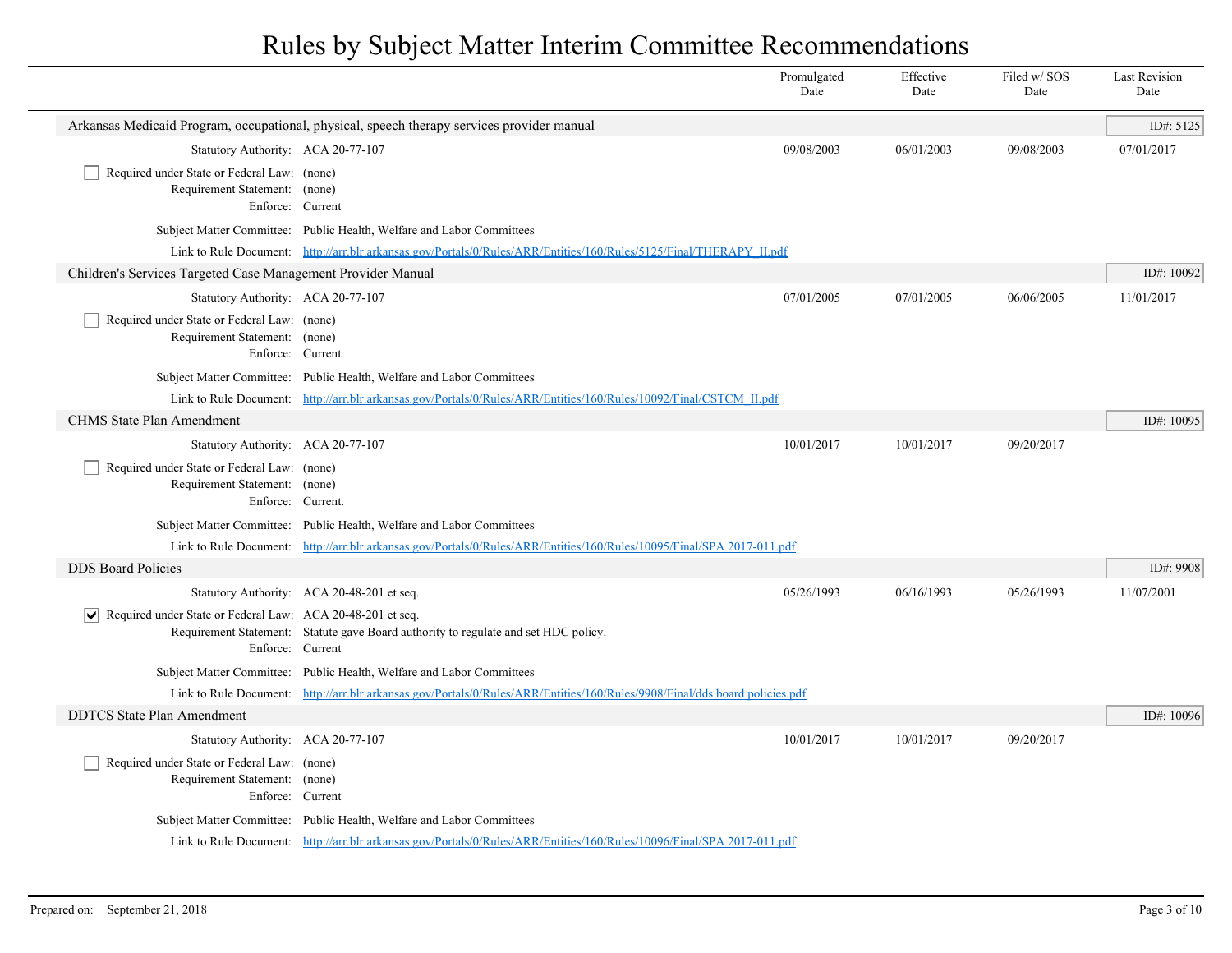|                                                                                                     |                                                                                                                                                                   | Promulgated<br>Date | Effective<br>Date | Filed w/SOS<br>Date | <b>Last Revision</b><br>Date |
|-----------------------------------------------------------------------------------------------------|-------------------------------------------------------------------------------------------------------------------------------------------------------------------|---------------------|-------------------|---------------------|------------------------------|
| Developmental Rehabilitation Services (DRS) Provider Manual                                         |                                                                                                                                                                   |                     |                   |                     | ID#: 5136                    |
| Statutory Authority: ACA 20-77-107                                                                  |                                                                                                                                                                   | 12/07/1996          | 06/01/1997        | 05/20/1997          | 11/01/2017                   |
| $ \mathbf{v} $ Required under State or Federal Law: Part H of Public Law 99-457<br>Enforce: Current | Requirement Statement: Provides guidelines for determining eligibility for services to infants and toddlers and their families under Part H of Public Law 99-457. |                     |                   |                     |                              |
|                                                                                                     | Subject Matter Committee: Public Health, Welfare and Labor Committees                                                                                             |                     |                   |                     |                              |
|                                                                                                     | Link to Rule Document: http://arr.blr.arkansas.gov/Portals/0/Rules/ARR/Entities/160/Rules/5136/Final/DRS II Provider Manual.pdf                                   |                     |                   |                     |                              |
| Director's Office Policy 1005 HDC Site Visits                                                       |                                                                                                                                                                   |                     |                   |                     | ID#: 10547                   |
|                                                                                                     | Statutory Authority: ACA 20-48-201 et seq.                                                                                                                        | 10/13/1993          | 12/01/1993        | 10/13/1993          |                              |
| Required under State or Federal Law: (none)<br>Requirement Statement: (none)<br>Enforce: Current    |                                                                                                                                                                   |                     |                   |                     |                              |
|                                                                                                     | Subject Matter Committee: Public Health, Welfare and Labor Committees                                                                                             |                     |                   |                     |                              |
|                                                                                                     | Link to Rule Document: http://arr.blr.arkansas.gov/Portals/0/Rules/ARR/Entities/160/Rules/10547/Final/DDS-Adm 1005.pdf                                            |                     |                   |                     |                              |
| Director's Office Policy 1010 Service Concern Resolution                                            |                                                                                                                                                                   |                     |                   |                     | ID#: 5060                    |
|                                                                                                     | Statutory Authority: ACA 20-48-201 et seq.                                                                                                                        | 07/26/2013          | 08/26/2013        | 07/26/2013          |                              |
| Required under State or Federal Law: (none)<br>Requirement Statement: (none)<br>Enforce: Current    |                                                                                                                                                                   |                     |                   |                     |                              |
|                                                                                                     | Subject Matter Committee: Public Health, Welfare and Labor Committees                                                                                             |                     |                   |                     |                              |
|                                                                                                     | Link to Rule Document: http://arr.blr.arkansas.gov/Portals/0/Rules/ARR/Entities/160/Rules/5060/Final/DDS-Adm 1010.pdf                                             |                     |                   |                     |                              |
| Director's Office Policy 1012 Parent Groups                                                         |                                                                                                                                                                   |                     |                   |                     | ID#: 10548                   |
|                                                                                                     | Statutory Authority: ACA 20-48-201 et seq.                                                                                                                        | 10/13/1993          | 12/01/1993        | 10/13/1993          |                              |
| Required under State or Federal Law: (none)<br>Requirement Statement: (none)<br>Enforce: Current    |                                                                                                                                                                   |                     |                   |                     |                              |
|                                                                                                     | Subject Matter Committee: Public Health, Welfare and Labor Committees                                                                                             |                     |                   |                     |                              |
|                                                                                                     | Link to Rule Document: http://arr.blr.arkansas.gov/Portals/0/Rules/ARR/Entities/160/Rules/10548/Final/DDS-Adm 1012.pdf                                            |                     |                   |                     |                              |
| Director's Office Policy 1013 Confidentiality                                                       |                                                                                                                                                                   |                     |                   |                     | ID#: 10549                   |
|                                                                                                     | Statutory Authority: ACA 20-48-201 et seq.                                                                                                                        | 10/13/1993          | 12/01/1993        | 10/13/1993          |                              |
| $ \mathbf{v} $ Required under State or Federal Law: 20 USCA 1231g et seq.<br>Enforce: Current       | Requirement Statement: Protects the privacy of student education records                                                                                          |                     |                   |                     |                              |
|                                                                                                     | Subject Matter Committee: Public Health, Welfare and Labor Committees                                                                                             |                     |                   |                     |                              |
|                                                                                                     | Link to Rule Document: http://arr.blr.arkansas.gov/Portals/0/Rules/ARR/Entities/160/Rules/10549/Final/DDS-Adm 1013.pdf                                            |                     |                   |                     |                              |
|                                                                                                     |                                                                                                                                                                   |                     |                   |                     |                              |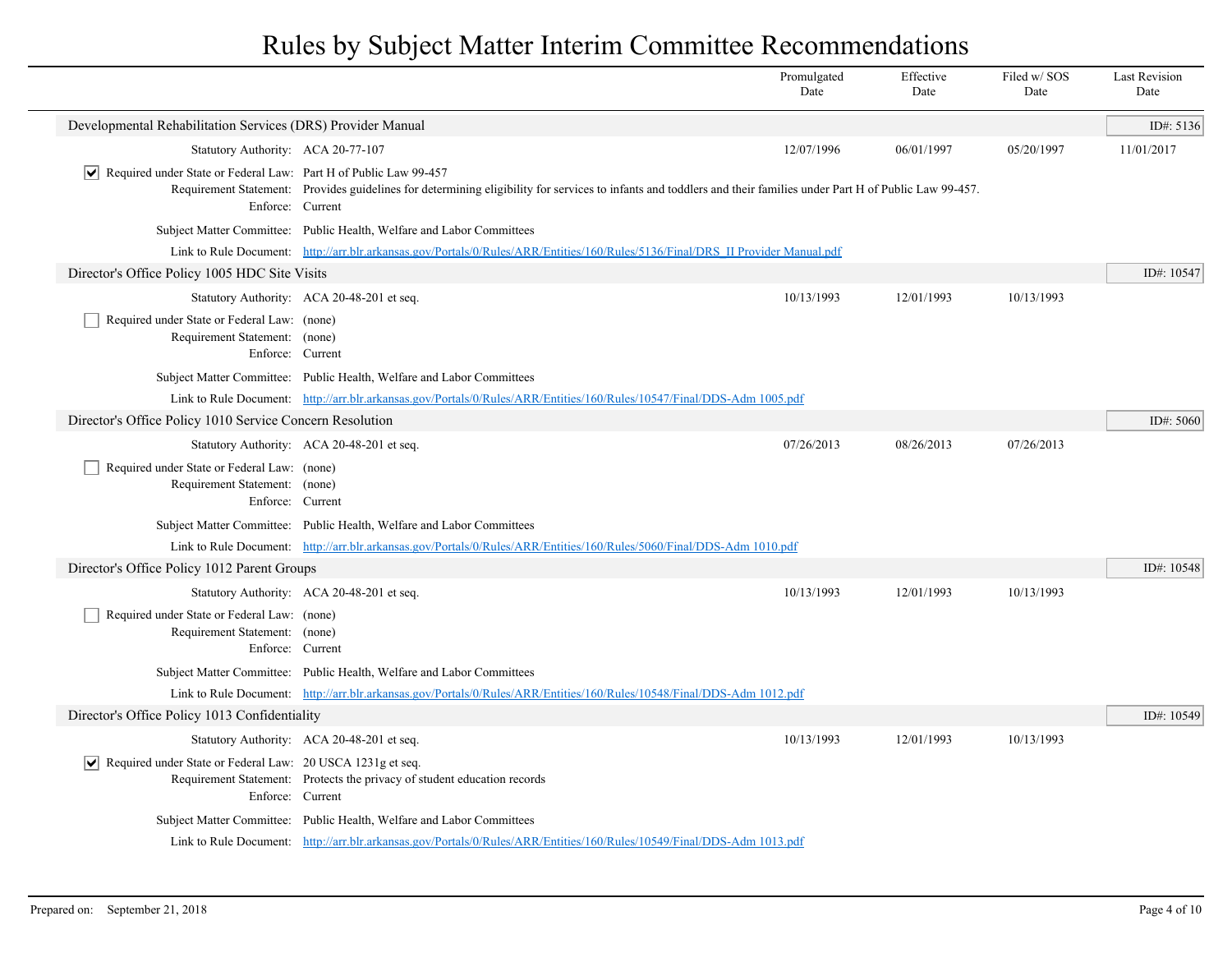|                                                                                                                         |                                                                                                                                                                                                                                                                                                                 | Promulgated<br>Date | Effective<br>Date | Filed w/SOS<br>Date | <b>Last Revision</b><br>Date |  |
|-------------------------------------------------------------------------------------------------------------------------|-----------------------------------------------------------------------------------------------------------------------------------------------------------------------------------------------------------------------------------------------------------------------------------------------------------------|---------------------|-------------------|---------------------|------------------------------|--|
|                                                                                                                         | Director's Office Policy 1014- Autopsy, donation of body for medical research, burial and cremation                                                                                                                                                                                                             |                     |                   |                     | ID#: 9923                    |  |
|                                                                                                                         | Statutory Authority: ACA 12-12-318, ACA 20-17-705, ACA 20-17-703                                                                                                                                                                                                                                                | 02/10/2003          | 02/10/2003        | 02/10/2003          |                              |  |
| Enforce: Current                                                                                                        | $\vert \blacktriangleright \vert$ Required under State or Federal Law: ACA 12-12-318, ACA 20-17-705, ACA 20-17-703<br>Requirement Statement: Examinations, investigations, and postmortem examinations, authorizations and restrictions, wishes of deceased for disposition honored. Notice to medical schools. |                     |                   |                     |                              |  |
|                                                                                                                         | Subject Matter Committee: Public Health, Welfare and Labor Committees                                                                                                                                                                                                                                           |                     |                   |                     |                              |  |
|                                                                                                                         | Link to Rule Document: http://arr.blr.arkansas.gov/Portals/0/Rules/ARR/Entities/160/Rules/9923/Final/DDS-Adm 1014.pdf                                                                                                                                                                                           |                     |                   |                     |                              |  |
| Director's Office Policy 1024 Education Compliance for Community Programs                                               |                                                                                                                                                                                                                                                                                                                 |                     |                   |                     | ID#: $10550$                 |  |
|                                                                                                                         | Statutory Authority: ACA 20-48-201 et seq.                                                                                                                                                                                                                                                                      | 10/13/1993          | 12/01/1993        | 10/13/1993          |                              |  |
| Enforce: Current                                                                                                        | $\vert \blacktriangleright \vert$ Required under State or Federal Law: Act 348 of 1985; Public Law 89-313, Public Law 94-142.<br>Requirement Statement: Ensures compliance with applicable education laws.                                                                                                      |                     |                   |                     |                              |  |
|                                                                                                                         | Subject Matter Committee: Public Health, Welfare and Labor Committees                                                                                                                                                                                                                                           |                     |                   |                     |                              |  |
|                                                                                                                         | Link to Rule Document: http://arr.blr.arkansas.gov/Portals/0/Rules/ARR/Entities/160/Rules/10550/Final/DDS-Adm 1024.pdf                                                                                                                                                                                          |                     |                   |                     |                              |  |
| Director's Office Policy 1027 Incident Reporting Procedural Guidelines                                                  |                                                                                                                                                                                                                                                                                                                 |                     |                   |                     |                              |  |
| Statutory Authority: ACA 25-15-204                                                                                      |                                                                                                                                                                                                                                                                                                                 | 10/13/1993          | 12/01/1993        | 10/13/1993          |                              |  |
| Required under State or Federal Law: (none)<br>Requirement Statement: (none)<br>Enforce: Current                        |                                                                                                                                                                                                                                                                                                                 |                     |                   |                     |                              |  |
|                                                                                                                         | Subject Matter Committee: Public Health, Welfare and Labor Committees                                                                                                                                                                                                                                           |                     |                   |                     |                              |  |
|                                                                                                                         | Link to Rule Document: http://arr.blr.arkansas.gov/Portals/0/Rules/ARR/Entities/160/Rules/10684/Final/Incident Reporting Procedural Guidelines.pdf                                                                                                                                                              |                     |                   |                     |                              |  |
|                                                                                                                         | Director's Office Policy 1035 Agency Definition of Disability/Eligibility of Services                                                                                                                                                                                                                           |                     |                   |                     | ID#: 5084                    |  |
|                                                                                                                         | Statutory Authority: ACA 20-48-201 et seq.                                                                                                                                                                                                                                                                      | 10/13/1993          | 12/01/1993        | 10/13/1993          | 02/01/2018                   |  |
| Required under State or Federal Law: ACA 20-48-101 et seq.<br>M<br>Enforce: Current                                     | Requirement Statement: Set eligibility requirements for DDS Services.                                                                                                                                                                                                                                           |                     |                   |                     |                              |  |
|                                                                                                                         | Subject Matter Committee: Public Health, Welfare and Labor Committees                                                                                                                                                                                                                                           |                     |                   |                     |                              |  |
|                                                                                                                         | Link to Rule Document: http://arr.blr.arkansas.gov/Portals/0/Rules/ARR/Entities/160/Rules/5084/Final/DDS 1035 (2.1.18).pdf                                                                                                                                                                                      |                     |                   |                     |                              |  |
| Director's Office Policy 1036 HDC Transfers                                                                             |                                                                                                                                                                                                                                                                                                                 |                     |                   |                     | ID#: $10552$                 |  |
|                                                                                                                         | Statutory Authority: ACA 20-48-201 et seq.                                                                                                                                                                                                                                                                      | 10/13/1993          | 12/01/1993        | 10/13/1993          |                              |  |
| Required under State or Federal Law: ACA 20-48-206<br>Requirement Statement: Required by State law.<br>Enforce: Current |                                                                                                                                                                                                                                                                                                                 |                     |                   |                     |                              |  |
|                                                                                                                         | Subject Matter Committee: Public Health, Welfare and Labor Committees                                                                                                                                                                                                                                           |                     |                   |                     |                              |  |
|                                                                                                                         | Link to Rule Document: http://arr.blr.arkansas.gov/Portals/0/Rules/ARR/Entities/160/Rules/10552/Final/DDS-Adm 1036.pdf                                                                                                                                                                                          |                     |                   |                     |                              |  |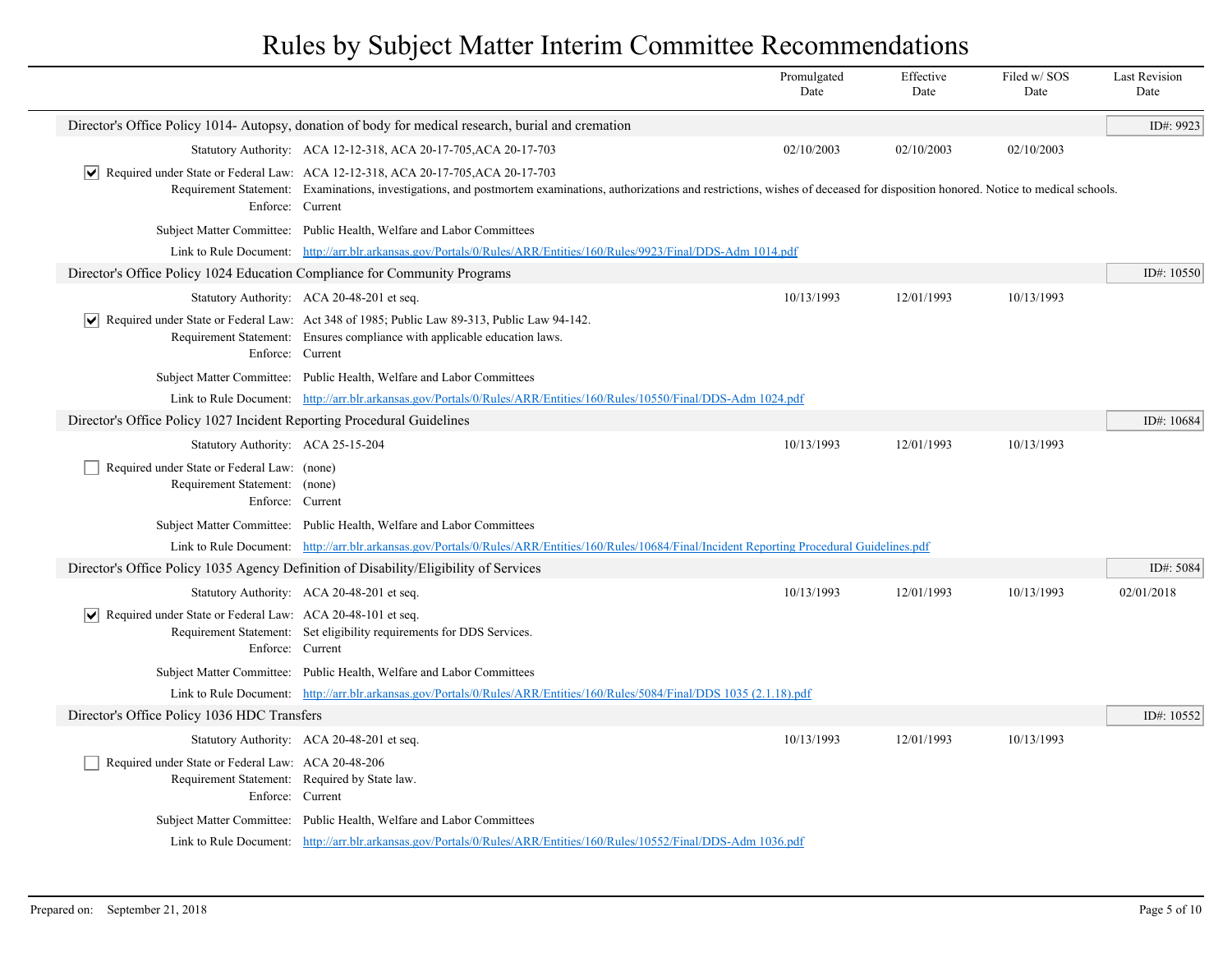|                                                                                                           |                                                                                                                        | Promulgated<br>Date | Effective<br>Date | Filed w/SOS<br>Date | <b>Last Revision</b><br>Date |
|-----------------------------------------------------------------------------------------------------------|------------------------------------------------------------------------------------------------------------------------|---------------------|-------------------|---------------------|------------------------------|
| Director's Office Policy 1037 HDC Therapeutic/Trial Leaves                                                |                                                                                                                        |                     |                   |                     | ID#: 10553                   |
|                                                                                                           | Statutory Authority: ACA 20-48-201 et seq.                                                                             | 10/13/1993          | 12/01/1993        | 10/13/1993          |                              |
| Required under State or Federal Law: A.C.A. 20-48-205<br>Requirement Statement: Required by State law.    | Enforce: Current                                                                                                       |                     |                   |                     |                              |
|                                                                                                           | Subject Matter Committee: Public Health, Welfare and Labor Committees                                                  |                     |                   |                     |                              |
|                                                                                                           | Link to Rule Document: http://arr.blr.arkansas.gov/Portals/0/Rules/ARR/Entities/160/Rules/10553/Final/DDS-Adm 1037.pdf |                     |                   |                     |                              |
| Director's Office Policy 1041 Use of Lands/Facilities/Equipment                                           |                                                                                                                        |                     |                   |                     | ID#: 10554                   |
|                                                                                                           | Statutory Authority: ACA 20-48-201 et seq.                                                                             | 10/13/1993          | 12/01/1993        | 10/13/1993          |                              |
| Required under State or Federal Law: A.C.A § 20-48-101<br>Requirement Statement: Required by State law.   | Enforce: Current                                                                                                       |                     |                   |                     |                              |
|                                                                                                           | Subject Matter Committee: Public Health, Welfare and Labor Committees                                                  |                     |                   |                     |                              |
|                                                                                                           | Link to Rule Document: http://arr.blr.arkansas.gov/Portals/0/Rules/ARR/Entities/160/Rules/10554/Final/DDS-Adm 1041.pdf |                     |                   |                     |                              |
| Director's Office Policy 1043 Guardianship                                                                |                                                                                                                        |                     |                   |                     | ID#: 10555                   |
|                                                                                                           | Statutory Authority: ACA 20-48-201 et seq.                                                                             | 10/13/1993          | 12/01/1993        | 10/13/1993          |                              |
| Required under State or Federal Law: ACA 28-65-101 et.seq<br>Requirement Statement: Defines guardianship. | Enforce: Current                                                                                                       |                     |                   |                     |                              |
|                                                                                                           | Subject Matter Committee: Public Health, Welfare and Labor Committees                                                  |                     |                   |                     |                              |
|                                                                                                           | Link to Rule Document: http://arr.blr.arkansas.gov/Portals/0/Rules/ARR/Entities/160/Rules/10555/Final/DDS-Adm 1043.pdf |                     |                   |                     |                              |
| Director's Office Policy 1044 Individual records                                                          |                                                                                                                        |                     |                   |                     | ID#: 10556                   |
|                                                                                                           | Statutory Authority: ACA 20-48-201 et seq.                                                                             | 10/13/1993          | 12/01/1993        | 10/13/1993          |                              |
| Required under State or Federal Law: (none)<br>Requirement Statement: (none)                              | Enforce: Current                                                                                                       |                     |                   |                     |                              |
|                                                                                                           | Subject Matter Committee: Public Health, Welfare and Labor Committees                                                  |                     |                   |                     |                              |
|                                                                                                           | Link to Rule Document: http://arr.blr.arkansas.gov/Portals/0/Rules/ARR/Entities/160/Rules/10556/Final/DDS-Adm 1044.pdf |                     |                   |                     |                              |
| Director's Office Policy 1076 - Appeals                                                                   |                                                                                                                        |                     |                   |                     | ID#: 10217                   |
|                                                                                                           | Statutory Authority: ACA 20-48-201 et seq.                                                                             | 10/13/1993          | 12/01/1993        | 10/13/1993          | 10/01/2017                   |
| Required under State or Federal Law: (none)<br>Requirement Statement: (none)                              | Enforce: Current                                                                                                       |                     |                   |                     |                              |
|                                                                                                           | Subject Matter Committee: Public Health, Welfare and Labor Committees                                                  |                     |                   |                     |                              |
|                                                                                                           | Link to Rule Document: http://arr.blr.arkansas.gov/Portals/0/Rules/ARR/Entities/160/Rules/10217/Final/DDS-Adm 1076.pdf |                     |                   |                     |                              |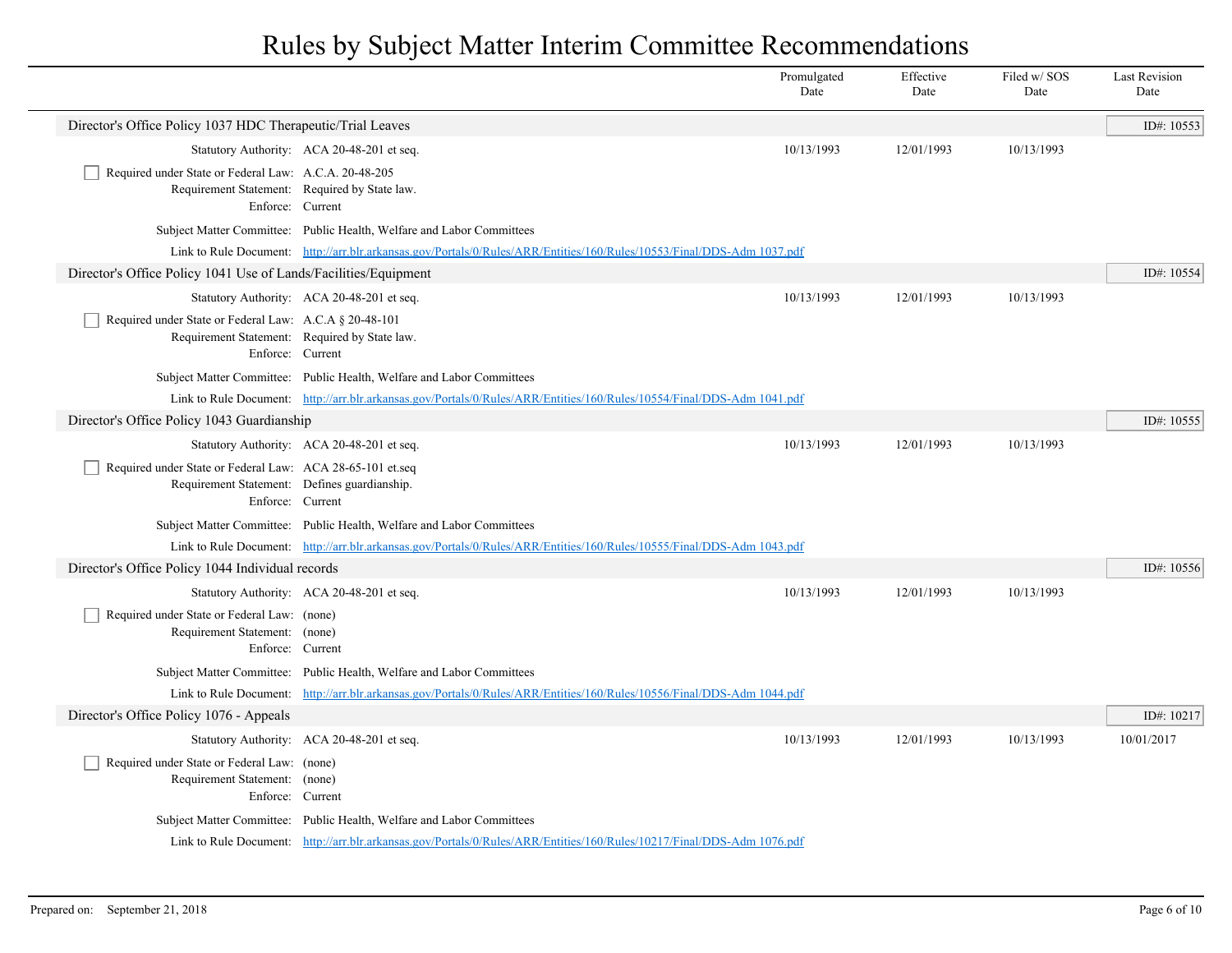|                                                                                                      |                                                                                                                                                                                   | Promulgated<br>Date | Effective<br>Date | Filed w/SOS<br>Date | Last Revision<br>Date |
|------------------------------------------------------------------------------------------------------|-----------------------------------------------------------------------------------------------------------------------------------------------------------------------------------|---------------------|-------------------|---------------------|-----------------------|
| Director's Office Policy 1079 Volunteer Councils                                                     |                                                                                                                                                                                   |                     |                   |                     | ID#: 10557            |
| Statutory Authority: ACA 25-15-204                                                                   |                                                                                                                                                                                   | 10/13/1993          | 12/01/1993        | 10/13/1993          |                       |
| Required under State or Federal Law: (none)<br>Requirement Statement: (none)                         | Enforce: Current                                                                                                                                                                  |                     |                   |                     |                       |
|                                                                                                      | Subject Matter Committee: Public Health, Welfare and Labor Committees                                                                                                             |                     |                   |                     |                       |
|                                                                                                      | Link to Rule Document: http://arr.blr.arkansas.gov/Portals/0/Rules/ARR/Entities/160/Rules/10557/Final/DDS-Adm 1079.pdf                                                            |                     |                   |                     |                       |
|                                                                                                      | Director's Office Policy 1086 Human Development Center Admission and discharge rules                                                                                              |                     |                   |                     | ID#: 5138             |
|                                                                                                      | Statutory Authority: ACA 20-48-201 et seq.                                                                                                                                        | 07/16/2009          | 07/26/2009        | 07/16/2009          | 10/01/2017            |
| $ \mathbf{v} $ Required under State or Federal Law: ACA 20-48-101 et seq.                            | Requirement Statement: sets out authority of DDS Board to set admissions criteria for HDCs.<br>Enforce: Current                                                                   |                     |                   |                     |                       |
|                                                                                                      | Subject Matter Committee: Public Health, Welfare and Labor Committees                                                                                                             |                     |                   |                     |                       |
|                                                                                                      | Link to Rule Document: http://arr.blr.arkansas.gov/Portals/0/Rules/ARR/Entities/160/Rules/5138/Final/DDS-Adm 1086.pdf                                                             |                     |                   |                     |                       |
| Director's Office Policy 1087 Criminal Record Checks                                                 |                                                                                                                                                                                   |                     |                   |                     | ID#: 5098             |
| Statutory Authority: ACA 20-48-701                                                                   |                                                                                                                                                                                   | 08/07/2001          | 03/05/2002        | 09/27/2001          | 02/01/2018            |
| $ \mathbf{v} $ Required under State or Federal Law: ACA 20-48-701                                    | Requirement Statement: To require all employees of providers who offer direct care to DD persons to pass criminal records checks.<br>Enforce: Current, being transferred to DPSQA |                     |                   |                     |                       |
|                                                                                                      | Subject Matter Committee: Public Health, Welfare and Labor Committees                                                                                                             |                     |                   |                     |                       |
|                                                                                                      | Link to Rule Document: http://arr.blr.arkansas.gov/Portals/0/Rules/ARR/Entities/160/Rules/5098/Final/DDS-Adm 1087.pdf                                                             |                     |                   |                     |                       |
| Director's Office Policy 1088 Burial Insurance                                                       |                                                                                                                                                                                   |                     |                   |                     | ID#: 5099             |
|                                                                                                      | Statutory Authority: ACA 20-48-201 et seq.                                                                                                                                        | 01/21/2003          | 02/01/2003        | 01/21/2003          |                       |
| Required under State or Federal Law: Act 348 of 1985<br>Requirement Statement: Required by State law | Enforce: Current                                                                                                                                                                  |                     |                   |                     |                       |
|                                                                                                      | Subject Matter Committee: Public Health, Welfare and Labor Committees                                                                                                             |                     |                   |                     |                       |
|                                                                                                      | Link to Rule Document: http://arr.blr.arkansas.gov/Portals/0/Rules/ARR/Entities/160/Rules/5099/Final/DDS-Adm 1088.pdf                                                             |                     |                   |                     |                       |
|                                                                                                      | Director's Office Policy 1090 Licensing Policy for Center-Based Community Services                                                                                                |                     |                   |                     | ID#: 5064             |
|                                                                                                      | Statutory Authority: ACA 20-48-201 et seq.                                                                                                                                        | 10/25/2007          | 11/01/2007        | 10/25/2007          |                       |
| Required under State or Federal Law: ACA 20-48-101 et seq.                                           | Requirement Statement: Gives authority to license providers.<br>Enforce: Current                                                                                                  |                     |                   |                     |                       |
|                                                                                                      | Subject Matter Committee: Public Health, Welfare and Labor Committees                                                                                                             |                     |                   |                     |                       |
|                                                                                                      | Link to Rule Document: http://arr.blr.arkansas.gov/Portals/0/Rules/ARR/Entities/160/Rules/5064/Final/DDS-Adm 1090.pdf                                                             |                     |                   |                     |                       |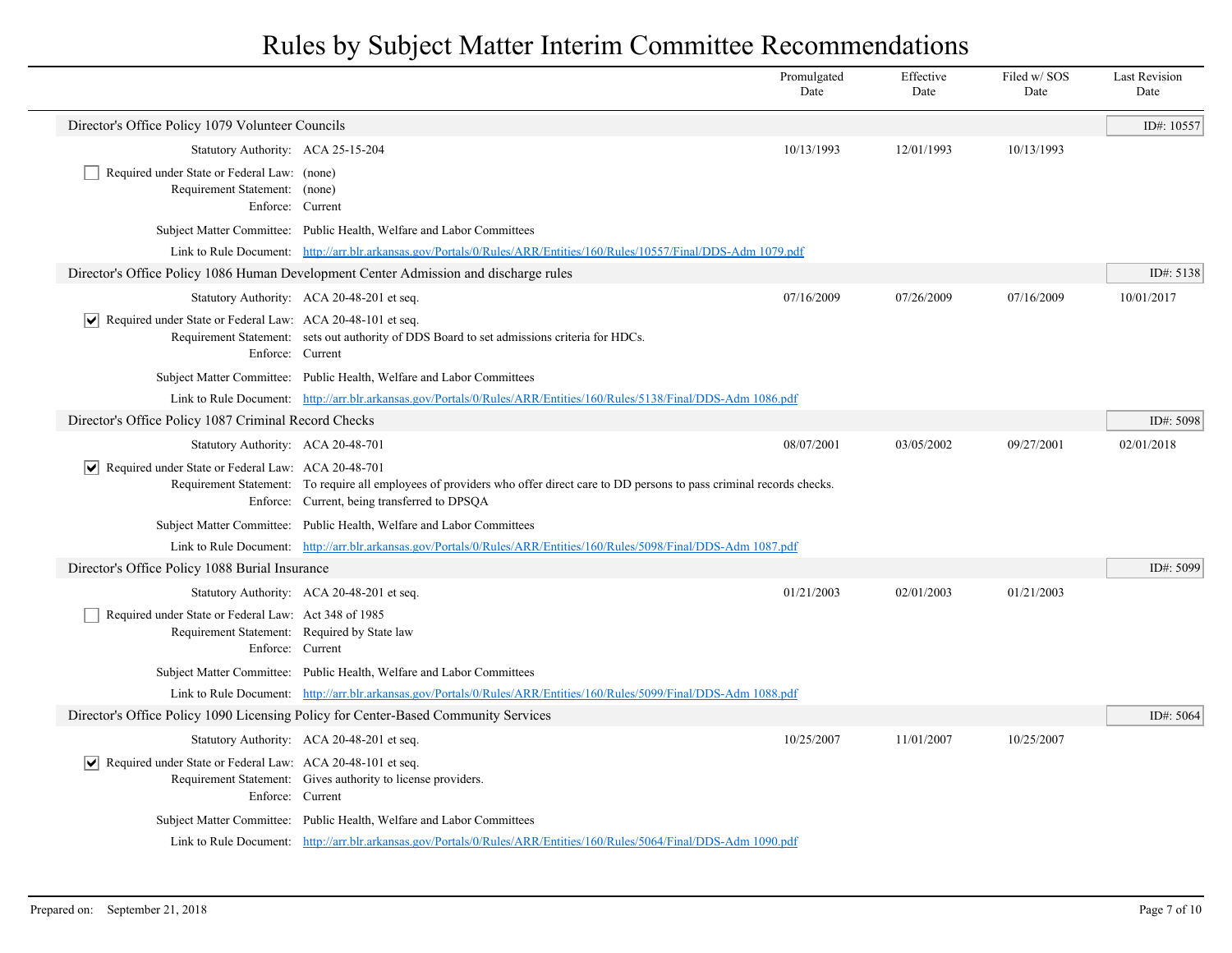|                                                                                                                                                                                                                                                                                                                                                                                                                                                                                                                                                                                                                                                                                                                                                                                                                                                                                                                                                                                                                                                                                                                                                                                                                                                                                                                                                                                                                                                                                                                                                                                                                                                                                                                                                                                                                                                                                                                                                                                                                                                                                                                                                                                                    |                                                                                                                                                                        | Promulgated<br>Date | Effective<br>Date | Filed w/SOS<br>Date | <b>Last Revision</b><br>Date |
|----------------------------------------------------------------------------------------------------------------------------------------------------------------------------------------------------------------------------------------------------------------------------------------------------------------------------------------------------------------------------------------------------------------------------------------------------------------------------------------------------------------------------------------------------------------------------------------------------------------------------------------------------------------------------------------------------------------------------------------------------------------------------------------------------------------------------------------------------------------------------------------------------------------------------------------------------------------------------------------------------------------------------------------------------------------------------------------------------------------------------------------------------------------------------------------------------------------------------------------------------------------------------------------------------------------------------------------------------------------------------------------------------------------------------------------------------------------------------------------------------------------------------------------------------------------------------------------------------------------------------------------------------------------------------------------------------------------------------------------------------------------------------------------------------------------------------------------------------------------------------------------------------------------------------------------------------------------------------------------------------------------------------------------------------------------------------------------------------------------------------------------------------------------------------------------------------|------------------------------------------------------------------------------------------------------------------------------------------------------------------------|---------------------|-------------------|---------------------|------------------------------|
| Director's Office -Policy 1091 Certification Policy for Non-Center-based Community Services<br>Statutory Authority: A.C.A § 20-48-201 et.seq.<br>10/25/2007<br>11/01/2007<br>10/25/2007<br>$ \mathbf{v} $ Required under State or Federal Law: A.C.A § 20-48-201 et.seq.<br>Requirement Statement: Gives authority to regulate providers.<br>Enforce: Current, being amended by DPSQA.<br>Subject Matter Committee: Public Health, Welfare and Labor Committees<br>Link to Rule Document: http://arr.blr.arkansas.gov/Portals/0/Rules/ARR/Entities/160/Rules/5068/Final/DDS-Adm 1091.pdf<br>Director's Office Policy 2001 Building and Contents Insurance Claims<br>Statutory Authority: ACA 20-48-201 et seq.<br>10/13/1993<br>12/01/1993<br>10/13/1993<br>Required under State or Federal Law: (none)<br>Requirement Statement: (none)<br>Enforce: Current<br>Subject Matter Committee: Public Health, Welfare and Labor Committees<br>Link to Rule Document: http://arr.blr.arkansas.gov/Portals/0/Rules/ARR/Entities/160/Rules/10559/Final/DDS-Fiscal 2001.pdf<br>Director's Office Policy 2003 Gifts and Bequests<br>10/13/1993<br>Statutory Authority: ACA 20-48-201 et seq.<br>12/01/1993<br>10/13/1993<br>Required under State or Federal Law: (none)<br>Requirement Statement: (none)<br>Enforce: Current<br>Subject Matter Committee: Public Health, Welfare and Labor Committees<br>Link to Rule Document: http://arr.blr.arkansas.gov/Portals/0/Rules/ARR/Entities/160/Rules/10565/Final/DDS-Fiscal 2003.pdf<br>Director's Office Policy 3003-I Research Involving Individuals Served<br>10/13/1993<br>12/01/1993<br>10/13/1993<br>Statutory Authority: ACA 20-48-201 et seq.<br>Required under State or Federal Law: (none)<br>Requirement Statement: (none)<br>Enforce: Current<br>Subject Matter Committee: Public Health, Welfare and Labor Committees<br>Link to Rule Document: http://arr.blr.arkansas.gov/Portals/0/Rules/ARR/Entities/160/Rules/10560/Final/DDS-Service 3003-Lpdf<br>Director's Office Policy 3004-I Maltreatment Prohibition, Prevention, Reporting and Investegation<br>10/13/1993<br>12/01/1993<br>Statutory Authority: ACA 20-48-201 et seq.<br>10/13/1993 |                                                                                                                                                                        |                     |                   | ID#: 5068           |                              |
|                                                                                                                                                                                                                                                                                                                                                                                                                                                                                                                                                                                                                                                                                                                                                                                                                                                                                                                                                                                                                                                                                                                                                                                                                                                                                                                                                                                                                                                                                                                                                                                                                                                                                                                                                                                                                                                                                                                                                                                                                                                                                                                                                                                                    |                                                                                                                                                                        |                     |                   |                     |                              |
|                                                                                                                                                                                                                                                                                                                                                                                                                                                                                                                                                                                                                                                                                                                                                                                                                                                                                                                                                                                                                                                                                                                                                                                                                                                                                                                                                                                                                                                                                                                                                                                                                                                                                                                                                                                                                                                                                                                                                                                                                                                                                                                                                                                                    |                                                                                                                                                                        |                     |                   |                     |                              |
|                                                                                                                                                                                                                                                                                                                                                                                                                                                                                                                                                                                                                                                                                                                                                                                                                                                                                                                                                                                                                                                                                                                                                                                                                                                                                                                                                                                                                                                                                                                                                                                                                                                                                                                                                                                                                                                                                                                                                                                                                                                                                                                                                                                                    |                                                                                                                                                                        |                     |                   |                     |                              |
|                                                                                                                                                                                                                                                                                                                                                                                                                                                                                                                                                                                                                                                                                                                                                                                                                                                                                                                                                                                                                                                                                                                                                                                                                                                                                                                                                                                                                                                                                                                                                                                                                                                                                                                                                                                                                                                                                                                                                                                                                                                                                                                                                                                                    |                                                                                                                                                                        |                     |                   |                     |                              |
|                                                                                                                                                                                                                                                                                                                                                                                                                                                                                                                                                                                                                                                                                                                                                                                                                                                                                                                                                                                                                                                                                                                                                                                                                                                                                                                                                                                                                                                                                                                                                                                                                                                                                                                                                                                                                                                                                                                                                                                                                                                                                                                                                                                                    |                                                                                                                                                                        |                     |                   |                     | ID#: 10559                   |
|                                                                                                                                                                                                                                                                                                                                                                                                                                                                                                                                                                                                                                                                                                                                                                                                                                                                                                                                                                                                                                                                                                                                                                                                                                                                                                                                                                                                                                                                                                                                                                                                                                                                                                                                                                                                                                                                                                                                                                                                                                                                                                                                                                                                    |                                                                                                                                                                        |                     |                   |                     |                              |
|                                                                                                                                                                                                                                                                                                                                                                                                                                                                                                                                                                                                                                                                                                                                                                                                                                                                                                                                                                                                                                                                                                                                                                                                                                                                                                                                                                                                                                                                                                                                                                                                                                                                                                                                                                                                                                                                                                                                                                                                                                                                                                                                                                                                    |                                                                                                                                                                        |                     |                   |                     |                              |
|                                                                                                                                                                                                                                                                                                                                                                                                                                                                                                                                                                                                                                                                                                                                                                                                                                                                                                                                                                                                                                                                                                                                                                                                                                                                                                                                                                                                                                                                                                                                                                                                                                                                                                                                                                                                                                                                                                                                                                                                                                                                                                                                                                                                    |                                                                                                                                                                        |                     |                   |                     |                              |
|                                                                                                                                                                                                                                                                                                                                                                                                                                                                                                                                                                                                                                                                                                                                                                                                                                                                                                                                                                                                                                                                                                                                                                                                                                                                                                                                                                                                                                                                                                                                                                                                                                                                                                                                                                                                                                                                                                                                                                                                                                                                                                                                                                                                    |                                                                                                                                                                        |                     |                   |                     |                              |
|                                                                                                                                                                                                                                                                                                                                                                                                                                                                                                                                                                                                                                                                                                                                                                                                                                                                                                                                                                                                                                                                                                                                                                                                                                                                                                                                                                                                                                                                                                                                                                                                                                                                                                                                                                                                                                                                                                                                                                                                                                                                                                                                                                                                    |                                                                                                                                                                        |                     |                   |                     | ID#: 10565                   |
|                                                                                                                                                                                                                                                                                                                                                                                                                                                                                                                                                                                                                                                                                                                                                                                                                                                                                                                                                                                                                                                                                                                                                                                                                                                                                                                                                                                                                                                                                                                                                                                                                                                                                                                                                                                                                                                                                                                                                                                                                                                                                                                                                                                                    |                                                                                                                                                                        |                     |                   |                     |                              |
|                                                                                                                                                                                                                                                                                                                                                                                                                                                                                                                                                                                                                                                                                                                                                                                                                                                                                                                                                                                                                                                                                                                                                                                                                                                                                                                                                                                                                                                                                                                                                                                                                                                                                                                                                                                                                                                                                                                                                                                                                                                                                                                                                                                                    |                                                                                                                                                                        |                     |                   |                     |                              |
|                                                                                                                                                                                                                                                                                                                                                                                                                                                                                                                                                                                                                                                                                                                                                                                                                                                                                                                                                                                                                                                                                                                                                                                                                                                                                                                                                                                                                                                                                                                                                                                                                                                                                                                                                                                                                                                                                                                                                                                                                                                                                                                                                                                                    |                                                                                                                                                                        |                     |                   |                     |                              |
|                                                                                                                                                                                                                                                                                                                                                                                                                                                                                                                                                                                                                                                                                                                                                                                                                                                                                                                                                                                                                                                                                                                                                                                                                                                                                                                                                                                                                                                                                                                                                                                                                                                                                                                                                                                                                                                                                                                                                                                                                                                                                                                                                                                                    |                                                                                                                                                                        |                     |                   |                     |                              |
|                                                                                                                                                                                                                                                                                                                                                                                                                                                                                                                                                                                                                                                                                                                                                                                                                                                                                                                                                                                                                                                                                                                                                                                                                                                                                                                                                                                                                                                                                                                                                                                                                                                                                                                                                                                                                                                                                                                                                                                                                                                                                                                                                                                                    |                                                                                                                                                                        |                     |                   |                     | ID#: 10560                   |
|                                                                                                                                                                                                                                                                                                                                                                                                                                                                                                                                                                                                                                                                                                                                                                                                                                                                                                                                                                                                                                                                                                                                                                                                                                                                                                                                                                                                                                                                                                                                                                                                                                                                                                                                                                                                                                                                                                                                                                                                                                                                                                                                                                                                    |                                                                                                                                                                        |                     |                   |                     |                              |
|                                                                                                                                                                                                                                                                                                                                                                                                                                                                                                                                                                                                                                                                                                                                                                                                                                                                                                                                                                                                                                                                                                                                                                                                                                                                                                                                                                                                                                                                                                                                                                                                                                                                                                                                                                                                                                                                                                                                                                                                                                                                                                                                                                                                    |                                                                                                                                                                        |                     |                   |                     |                              |
|                                                                                                                                                                                                                                                                                                                                                                                                                                                                                                                                                                                                                                                                                                                                                                                                                                                                                                                                                                                                                                                                                                                                                                                                                                                                                                                                                                                                                                                                                                                                                                                                                                                                                                                                                                                                                                                                                                                                                                                                                                                                                                                                                                                                    |                                                                                                                                                                        |                     |                   |                     |                              |
|                                                                                                                                                                                                                                                                                                                                                                                                                                                                                                                                                                                                                                                                                                                                                                                                                                                                                                                                                                                                                                                                                                                                                                                                                                                                                                                                                                                                                                                                                                                                                                                                                                                                                                                                                                                                                                                                                                                                                                                                                                                                                                                                                                                                    |                                                                                                                                                                        |                     |                   |                     |                              |
|                                                                                                                                                                                                                                                                                                                                                                                                                                                                                                                                                                                                                                                                                                                                                                                                                                                                                                                                                                                                                                                                                                                                                                                                                                                                                                                                                                                                                                                                                                                                                                                                                                                                                                                                                                                                                                                                                                                                                                                                                                                                                                                                                                                                    |                                                                                                                                                                        |                     |                   |                     | ID#: 5106                    |
|                                                                                                                                                                                                                                                                                                                                                                                                                                                                                                                                                                                                                                                                                                                                                                                                                                                                                                                                                                                                                                                                                                                                                                                                                                                                                                                                                                                                                                                                                                                                                                                                                                                                                                                                                                                                                                                                                                                                                                                                                                                                                                                                                                                                    |                                                                                                                                                                        |                     |                   |                     | 02/20/2003                   |
| Requirement Statement: Required by State law.                                                                                                                                                                                                                                                                                                                                                                                                                                                                                                                                                                                                                                                                                                                                                                                                                                                                                                                                                                                                                                                                                                                                                                                                                                                                                                                                                                                                                                                                                                                                                                                                                                                                                                                                                                                                                                                                                                                                                                                                                                                                                                                                                      | Required under State or Federal Law: Act 1208 of 1991; ACA § 5-28-101; 12-12-507 (d) (e); 12-12-509 (a) (1); 12-12-509 (2) (A) (B); 12-12-503 (10)<br>Enforce: Current |                     |                   |                     |                              |
|                                                                                                                                                                                                                                                                                                                                                                                                                                                                                                                                                                                                                                                                                                                                                                                                                                                                                                                                                                                                                                                                                                                                                                                                                                                                                                                                                                                                                                                                                                                                                                                                                                                                                                                                                                                                                                                                                                                                                                                                                                                                                                                                                                                                    | Subject Matter Committee: Public Health, Welfare and Labor Committees                                                                                                  |                     |                   |                     |                              |
|                                                                                                                                                                                                                                                                                                                                                                                                                                                                                                                                                                                                                                                                                                                                                                                                                                                                                                                                                                                                                                                                                                                                                                                                                                                                                                                                                                                                                                                                                                                                                                                                                                                                                                                                                                                                                                                                                                                                                                                                                                                                                                                                                                                                    | Link to Rule Document: http://arr.blr.arkansas.gov/Portals/0/Rules/ARR/Entities/160/Rules/5106/Final/DDS-Service 3004-I.pdf                                            |                     |                   |                     |                              |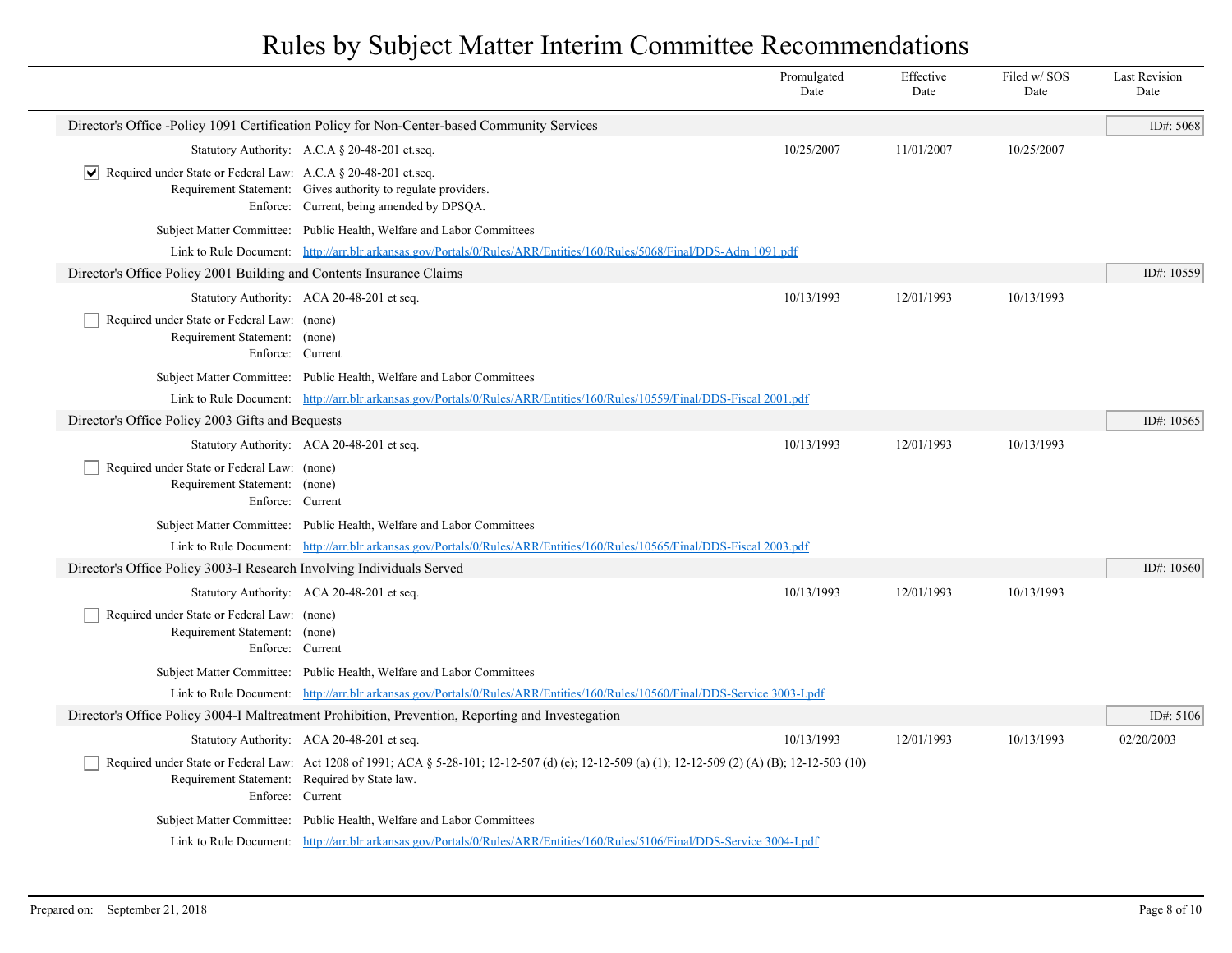|                                                                                                  |                                                                                                                                                                                                                | Promulgated<br>Date | Effective<br>Date | Filed w/SOS<br>Date | <b>Last Revision</b><br>Date |
|--------------------------------------------------------------------------------------------------|----------------------------------------------------------------------------------------------------------------------------------------------------------------------------------------------------------------|---------------------|-------------------|---------------------|------------------------------|
| Director's Office Policy 3010-I Human Rights Committees                                          |                                                                                                                                                                                                                |                     |                   |                     | ID#: $10561$                 |
|                                                                                                  | Statutory Authority: ACA 20-48-201 et seq.                                                                                                                                                                     | 10/13/1993          | 12/01/1993        | 10/13/1993          |                              |
| Required under State or Federal Law: (none)<br>Requirement Statement: (none)<br>Enforce: Current |                                                                                                                                                                                                                |                     |                   |                     |                              |
|                                                                                                  | Subject Matter Committee: Public Health, Welfare and Labor Committees                                                                                                                                          |                     |                   |                     |                              |
|                                                                                                  | Link to Rule Document: http://arr.blr.arkansas.gov/Portals/0/Rules/ARR/Entities/160/Rules/10561/Final/DDS-Service 3010-Lpdf                                                                                    |                     |                   |                     |                              |
| Director's Office Policy 3011-D Behavior Management Policy                                       |                                                                                                                                                                                                                |                     |                   |                     | ID#: 5111                    |
|                                                                                                  | Statutory Authority: A.C.A. 20-48-201 et seq.                                                                                                                                                                  | 10/01/1993          | 12/01/1993        | 10/01/1993          | 02/01/2003                   |
| Required under State or Federal Law: A.C.A. 20-48-201<br>Enforce: Current                        | Requirement Statement: To establish uniform guidelines for the mgm't of challenging behaviors of individuals residing in HDCs                                                                                  |                     |                   |                     |                              |
|                                                                                                  | Subject Matter Committee: Public Health, Welfare and Labor Committees                                                                                                                                          |                     |                   |                     |                              |
|                                                                                                  | Link to Rule Document: http://arr.blr.arkansas.gov/Portals/0/Rules/ARR/Entities/160/Rules/5111/Final/DDS-Service 3011-D.pdf                                                                                    |                     |                   |                     |                              |
| Director's Office Policy 3018 Reporting of Denial of Access to Services                          |                                                                                                                                                                                                                |                     |                   |                     | ID#: 10563                   |
|                                                                                                  | Statutory Authority: ACA 20-48-201 et seq.                                                                                                                                                                     | 10/13/1993          | 12/01/1993        | 10/13/1993          |                              |
| Enforce: Current                                                                                 | $\blacktriangleright$ Required under State or Federal Law: Americans with Disabilities Act (ADA) PL 101-336; 42 USC 12101 et. Seq, A.C.A. 20-48-101<br>Requirement Statement: Ensures compliance with the ADA. |                     |                   |                     |                              |
|                                                                                                  | Subject Matter Committee: Public Health, Welfare and Labor Committees                                                                                                                                          |                     |                   |                     |                              |
|                                                                                                  | Link to Rule Document: http://arr.blr.arkansas.gov/Portals/0/Rules/ARR/Entities/160/Rules/10563/Final/DDS-Service 3018.pdf                                                                                     |                     |                   |                     |                              |
| Director's Office Policy Respite Care Policy 3005-D                                              |                                                                                                                                                                                                                |                     |                   |                     | ID#: 5139                    |
|                                                                                                  | Statutory Authority: ACA 20-48-201 et seq.                                                                                                                                                                     | 12/17/1979          | 12/17/1979        | 12/17/1979          | 12/01/1997                   |
| Required under State or Federal Law: (none)<br>Requirement Statement: (none)                     | Enforce: Current.                                                                                                                                                                                              |                     |                   |                     |                              |
|                                                                                                  | Subject Matter Committee: Public Health, Welfare and Labor Committees                                                                                                                                          |                     |                   |                     |                              |
|                                                                                                  | Link to Rule Document: http://arr.blr.arkansas.gov/Portals/0/Rules/ARR/Entities/160/Rules/5139/Final/DDS-Service 3005-D.pdf                                                                                    |                     |                   |                     |                              |
| First Connections Certification Standards for Early Intervention Services                        |                                                                                                                                                                                                                |                     |                   |                     | ID#: 5067                    |
|                                                                                                  | Statutory Authority: Part C of IDEA, as amended in 2004 and reauthorized in 2011; Arkansas Act 937, as<br>amended in 1993                                                                                      | 10/26/2007          | 11/01/2007        | 10/26/2007          |                              |
| Required under State or Federal Law: Part C of IDEA<br>Enforce: Current                          | Requirement Statement: Guidelines for the Part C Early Interventions program                                                                                                                                   |                     |                   |                     |                              |
|                                                                                                  | Subject Matter Committee: Public Health, Welfare and Labor Committees                                                                                                                                          |                     |                   |                     |                              |
|                                                                                                  | Link to Rule Document: http://arr.blr.arkansas.gov/Portals/0/Rules/ARR/Entities/160/Rules/5067/Final/Certification Standards for Early Intervention Services (2007).pdf                                        |                     |                   |                     |                              |